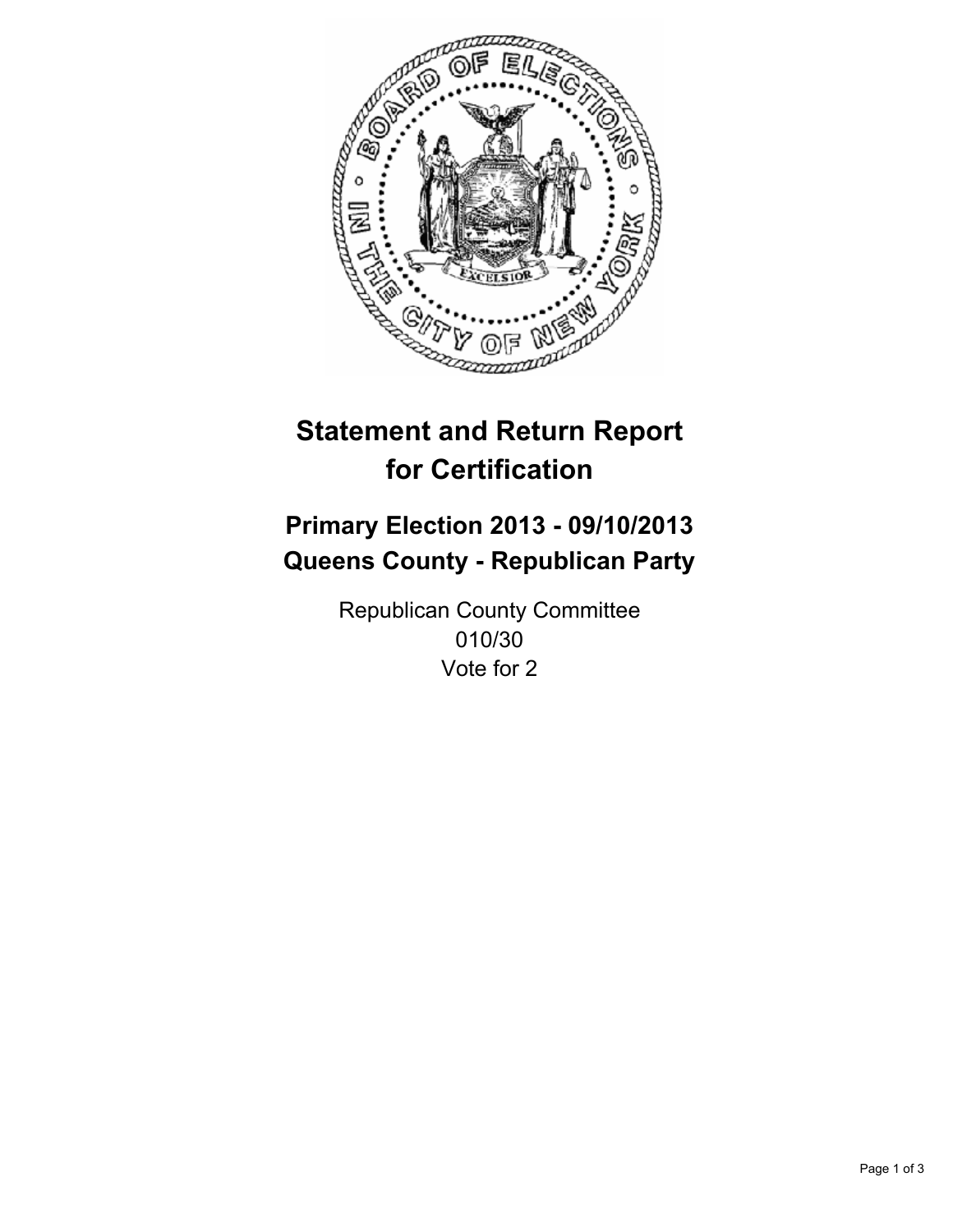

## **Assembly District 30**

| <b>EMERGENCY</b>         | 0  |
|--------------------------|----|
| ABSENTEE/MILITARY        |    |
| <b>FEDERAL</b>           | 0  |
| SPECIAL PRESIDENTIAL     | 0  |
| AFFIDAVIT                | 0  |
| JOANNE R. MUGNO          | 18 |
| <b>FRANK MUGNO</b>       | 8  |
| <b>GASPARE CHAIRENZA</b> | 6  |
| <b>Total Votes</b>       | 32 |